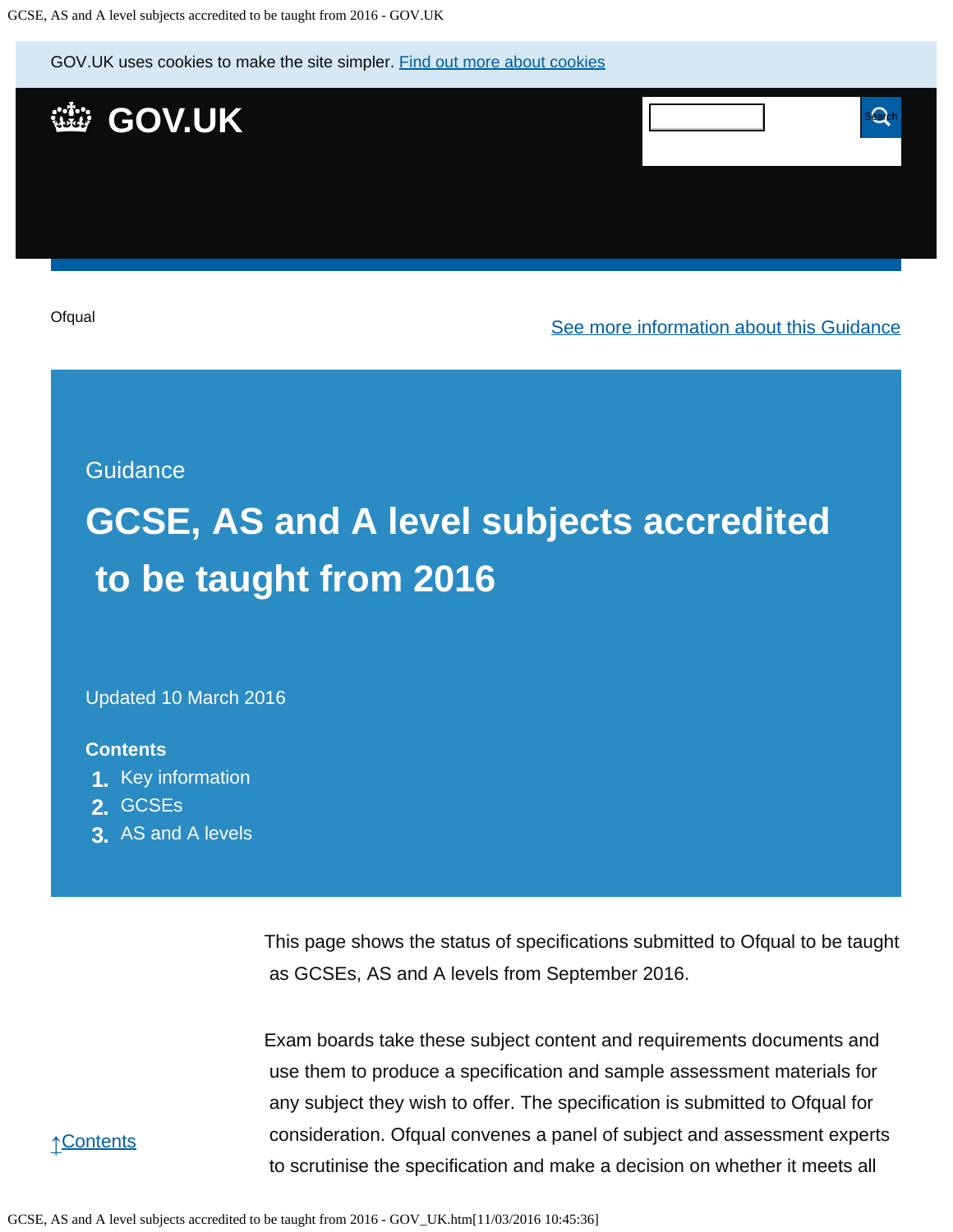the requirements for that subject. If it does, it will be accredited and teachers will be able to use it. If it does not, it will be sent back to the exam board and they will have to change their specification based on the feedback given by Ofqual. When they have made the amendments they will submit the new specification.

We have produced [a diagram of the accreditation process](https://s-media-cache-ak0.pinimg.com/originals/ce/98/b8/ce98b80566a5db550a3c26889667b9f8.png)  $\mathbb{R}$ .

**1.**

### **Key information**

| Entry                    | <b>Meaning</b>                                                                                                                                |  |  |  |  |
|--------------------------|-----------------------------------------------------------------------------------------------------------------------------------------------|--|--|--|--|
|                          | Specification accredited                                                                                                                      |  |  |  |  |
|                          | Exam board is not submitting a specification for this subject                                                                                 |  |  |  |  |
| 'submission<br>due'      | The date the exam board is aiming to submit for accreditation                                                                                 |  |  |  |  |
| 'awaiting<br>submission' | We are awaiting a submission from the exam board but they have not indicated<br>when we will receive it or the date they indicated has passed |  |  |  |  |
| 'submission<br>received' | We have received a specification from the exam board and it is awaiting an<br>accreditation decision                                          |  |  |  |  |

**2.**

# **GCSEs**

| ۰                 | <b>AQA</b>                          | <b>OCR</b>                                    | <b>Pearson</b><br>(Edexcel)                | <b>WJEC</b><br><b>Edugas</b>     |
|-------------------|-------------------------------------|-----------------------------------------------|--------------------------------------------|----------------------------------|
| Art and<br>design |                                     |                                               |                                            |                                  |
| Biology           | 3rd submission due<br>18 March 2016 | Spec A: 3rd<br>submission due 5<br>March 2016 | 3rd submission<br>received 1<br>March 2016 | 3rd<br>submission<br>due 7 March |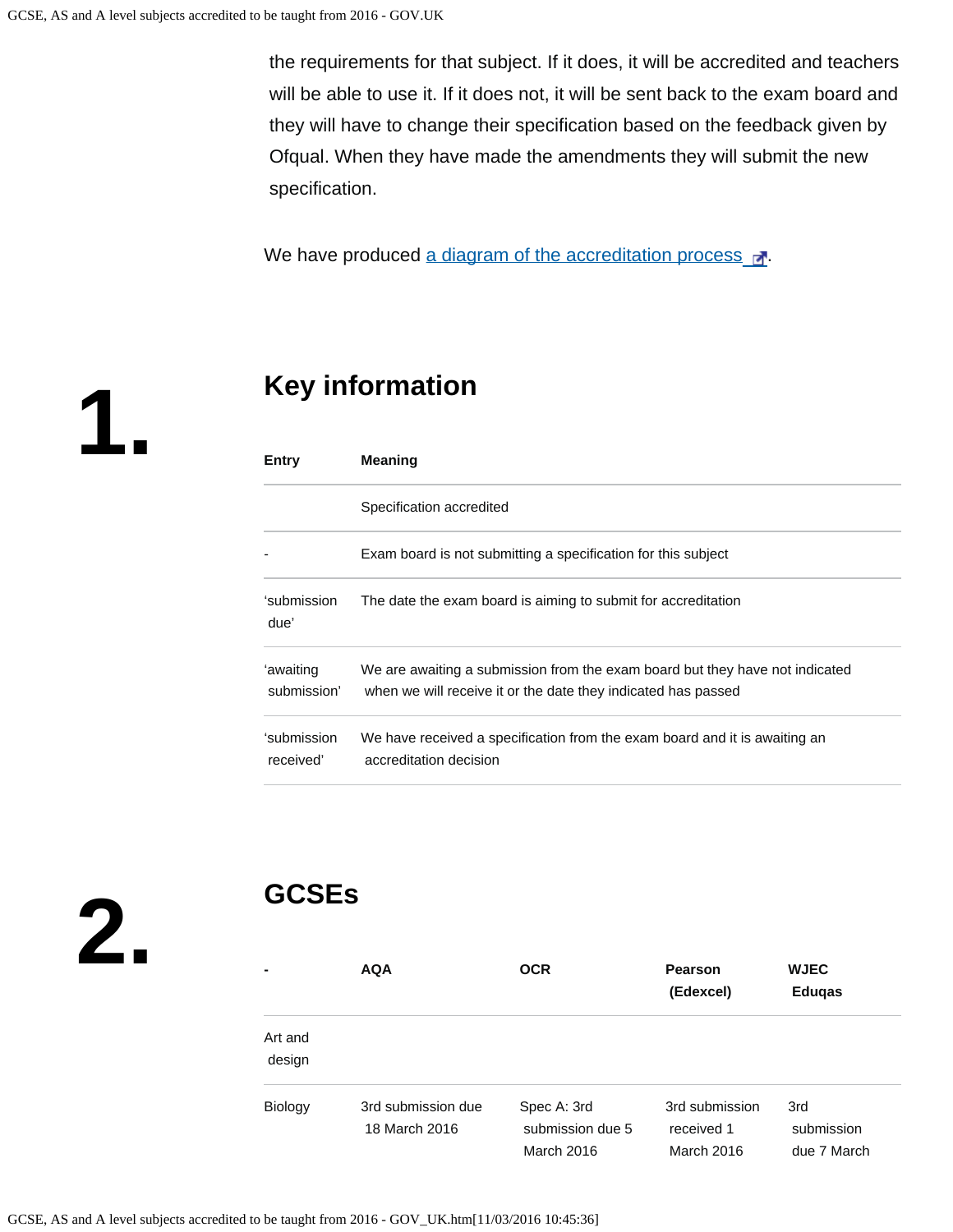|                                         |                                                               | Spec B:                                                      |                                            | 2016                                     |
|-----------------------------------------|---------------------------------------------------------------|--------------------------------------------------------------|--------------------------------------------|------------------------------------------|
| Chemistry                               | 3rd submission due<br>18 March 2016                           | Spec A: 3rd<br>submission due 9<br>March 2016<br>Spec B: 3rd | 3rd submission<br>received 1<br>March 2016 | 3rd<br>submission<br>due 7 March<br>2016 |
|                                         |                                                               | received 2 March<br>2016                                     |                                            |                                          |
| Citizenship                             | 3rd submission due 4<br>March 2016                            |                                                              |                                            |                                          |
| Classical<br>Greek                      |                                                               |                                                              |                                            |                                          |
| Combined<br>science                     | Spec 'Synergy': 3rd<br>submission due 18<br><b>March 2016</b> | Spec A: 3rd<br>submission due 11<br>March 2016               | 3rd submission<br>received 1<br>March 2016 | 3rd<br>submission<br>due 7 March<br>2016 |
|                                         | Spec 'Trilogy': 3rd<br>submission due 18<br>March 2016        | Spec B: 3rd<br>submission due 11<br>March 2016               |                                            |                                          |
| Computer<br>science                     |                                                               |                                                              |                                            |                                          |
| Dance                                   | 4th submission<br>received 4 March<br>2016                    |                                                              |                                            |                                          |
| Drama                                   | Awaiting 3rd<br>submission                                    | 3rd submission<br>received 2 March<br>2016                   |                                            |                                          |
| Food<br>preparation<br>and<br>nutrition |                                                               |                                                              |                                            |                                          |
| French                                  |                                                               | 3rd submission due<br>31 March 2016                          | 4th submission<br>due 15 March<br>2016     | Awaiting 4th<br>submission               |
| Geography                               |                                                               | 3rd submission<br>received 26                                | Spec A:                                    | Spec A:                                  |
|                                         |                                                               | February 2016                                                | Spec B:                                    | Spec B:                                  |
| German                                  |                                                               | 3rd submission due                                           | 4th submission                             | Awaiting 4th                             |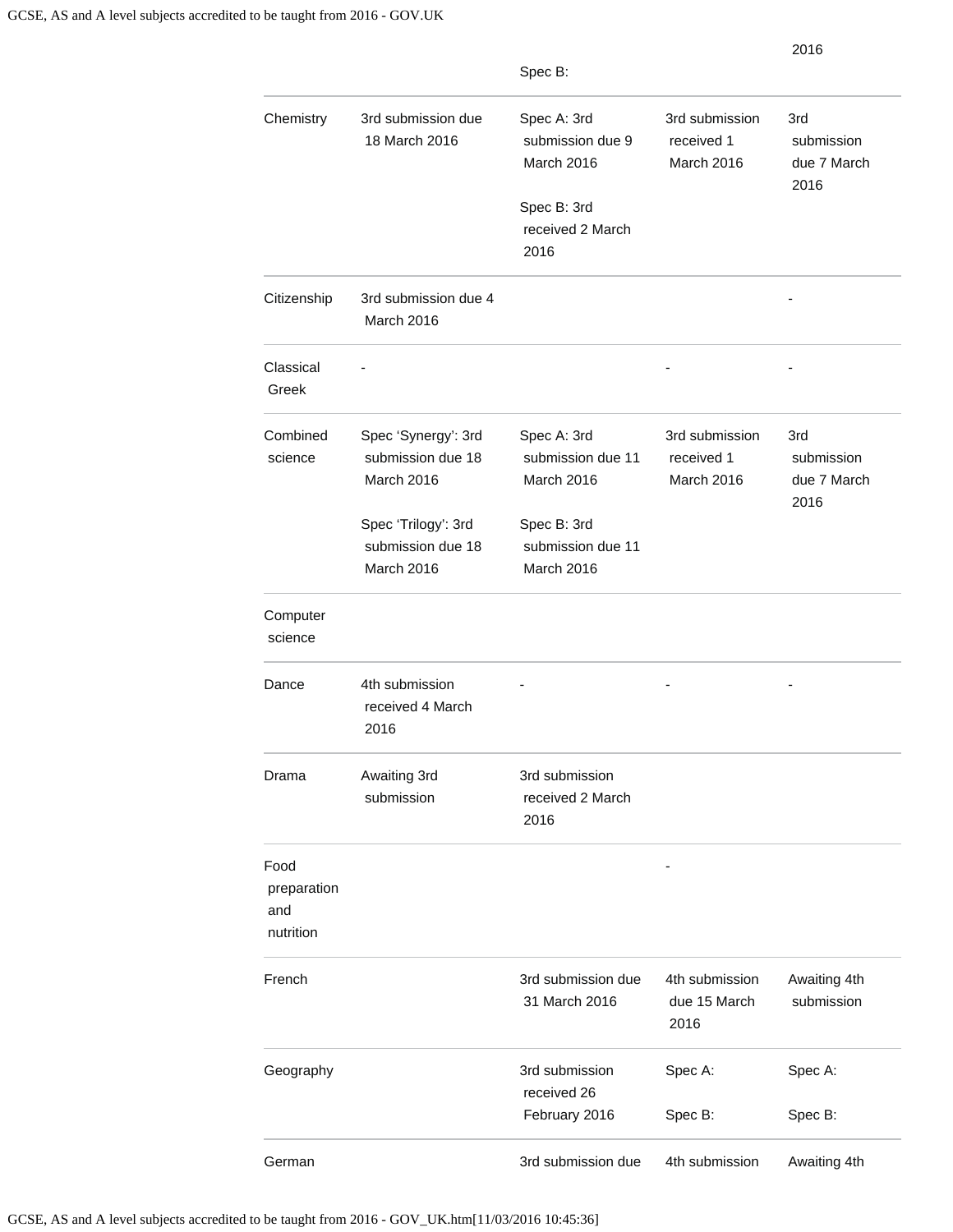|                       |                                     | 31 March 2016                                         | due 15 March<br>2016                       | submission                               |
|-----------------------|-------------------------------------|-------------------------------------------------------|--------------------------------------------|------------------------------------------|
| History               |                                     | Spec A:                                               |                                            |                                          |
|                       |                                     | Spec B:                                               |                                            |                                          |
| Latin                 |                                     |                                                       |                                            |                                          |
| Music                 |                                     |                                                       |                                            |                                          |
| Physical<br>education |                                     |                                                       |                                            |                                          |
| Physics               | 3rd submission due<br>18 March 2016 | Spec A: 3rd<br>submission due 11<br>March 2016        | 3rd submission<br>received 1<br>March 2016 | 3rd<br>submission<br>due 7 March<br>2016 |
|                       |                                     | Spec B: 3rd<br>submission<br>received 7 March<br>2016 |                                            |                                          |
| Religious<br>studies  | Spec A:<br>Spec B:                  | Spec: 3rd received<br>3 March 2016<br>Spec 'SC': 2nd  | Spec A:<br>awaiting 3rd<br>submission      | Spec:<br>Awaiting 3rd<br>submission      |
|                       | Spec 'SC':                          | submission due 11<br>March 2016                       | Spec B:<br>awaiting 3rd<br>submission      | Spec 'SC':<br>Awaiting 3rd<br>submission |
|                       |                                     |                                                       | Spec 'SC A':<br>awaiting 3rd<br>submission |                                          |
|                       |                                     |                                                       | Spec 'SC B':<br>awaiting 3rd<br>submission |                                          |
| Spanish               |                                     | 3rd submission due<br>31 March 2016                   | 4th submission<br>due 15 March<br>2016     | Awaiting 4th<br>submission               |

## **AS and A levels**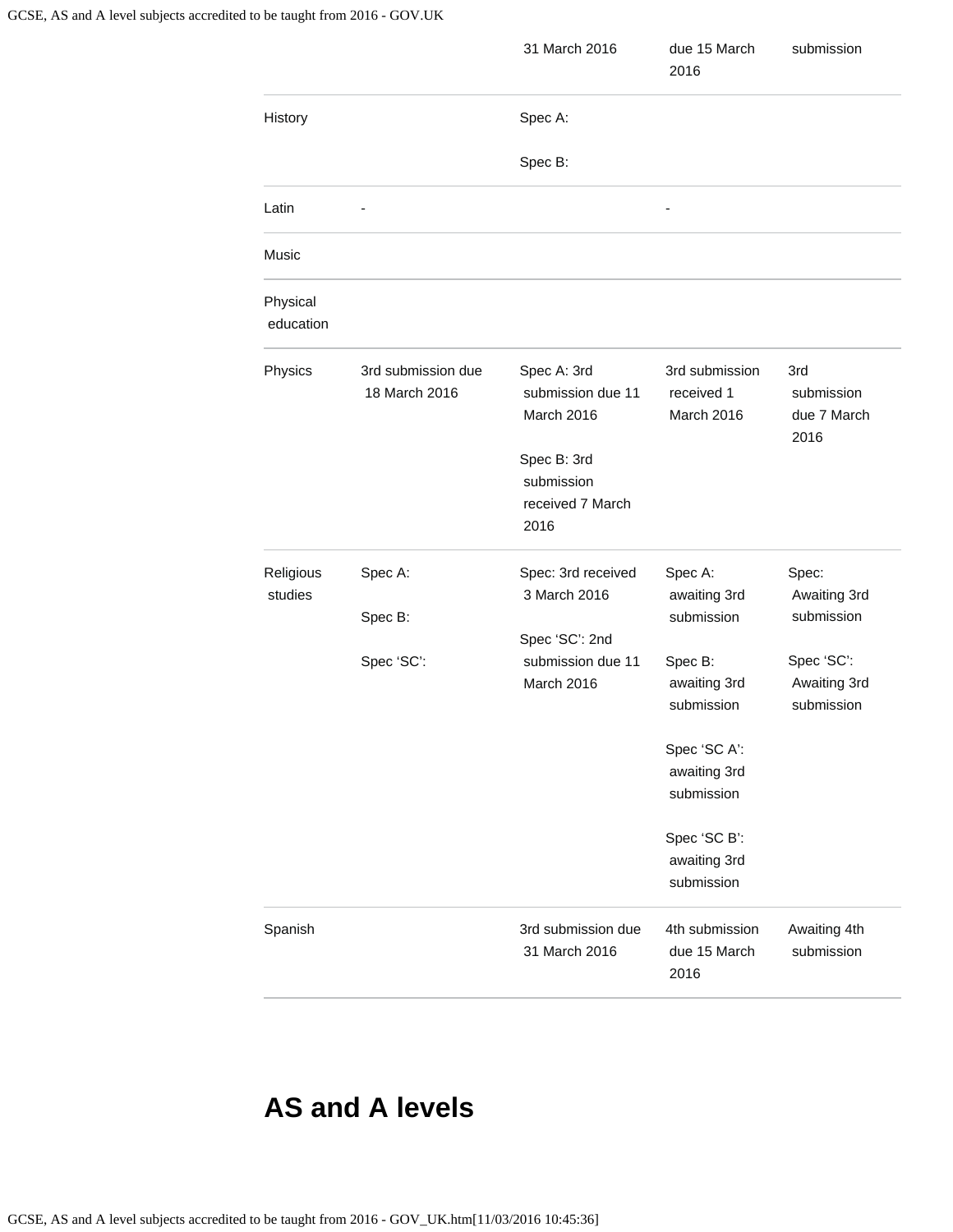

|                                   | <b>AQA</b>                                    | <b>OCR</b>                                  | <b>Pearson</b><br>(Edexcel)                 | <b>WJEC Eduqas</b>                             |
|-----------------------------------|-----------------------------------------------|---------------------------------------------|---------------------------------------------|------------------------------------------------|
| Classical<br>Greek: A<br>level    |                                               |                                             |                                             |                                                |
| Classical<br>Greek: AS<br>level   |                                               |                                             |                                             |                                                |
| Dance: A<br>level                 |                                               |                                             |                                             |                                                |
| Dance: AS<br>level                |                                               |                                             |                                             |                                                |
| Drama and<br>theatre: A<br>level  |                                               |                                             |                                             | 3rd submission<br>received 22<br>February 2016 |
| Drama and<br>theatre:<br>AS level | 2nd submission<br>received 22<br>January 2016 |                                             |                                             | 3rd submission<br>received 22<br>February 2016 |
| French: A<br>level                | 3rd submission<br>due 11 March<br>2016        | 3rd submission<br>due 31 March<br>2016      | 2nd submission<br>received 07<br>March 2016 | 3rd submission<br>due 11 March<br>2016         |
| French: AS<br>level               | 3rd submission<br>due 11 March<br>2016        | 3rd submission<br>due 31 March<br>2016      | 2nd submission<br>received 07<br>March 2016 | 3rd submission<br>due 11 March<br>2016         |
| Geography:<br>A level             | 3rd submission<br>due 24 March<br>2016        | 3rd submission<br>due 26 February<br>2016   |                                             | 3rd submission<br>received 29<br>February 2016 |
| Geography:<br>AS level            | 3rd submission<br>due 24 March<br>2016        | 2nd submission<br>received 10<br>March 2016 |                                             | 4th submission<br>due 22 March<br>2016         |
| German: A<br>level                | 3rd submission<br>due 11 March<br>2016        | 3rd submission<br>due 31 March<br>2016      | 2nd submission<br>received 07<br>March 2016 | 3rd submission<br>due 11 March<br>2016         |
| German:                           | 3rd submission                                | 3rd submission                              | 2nd submission                              | 3rd submission                                 |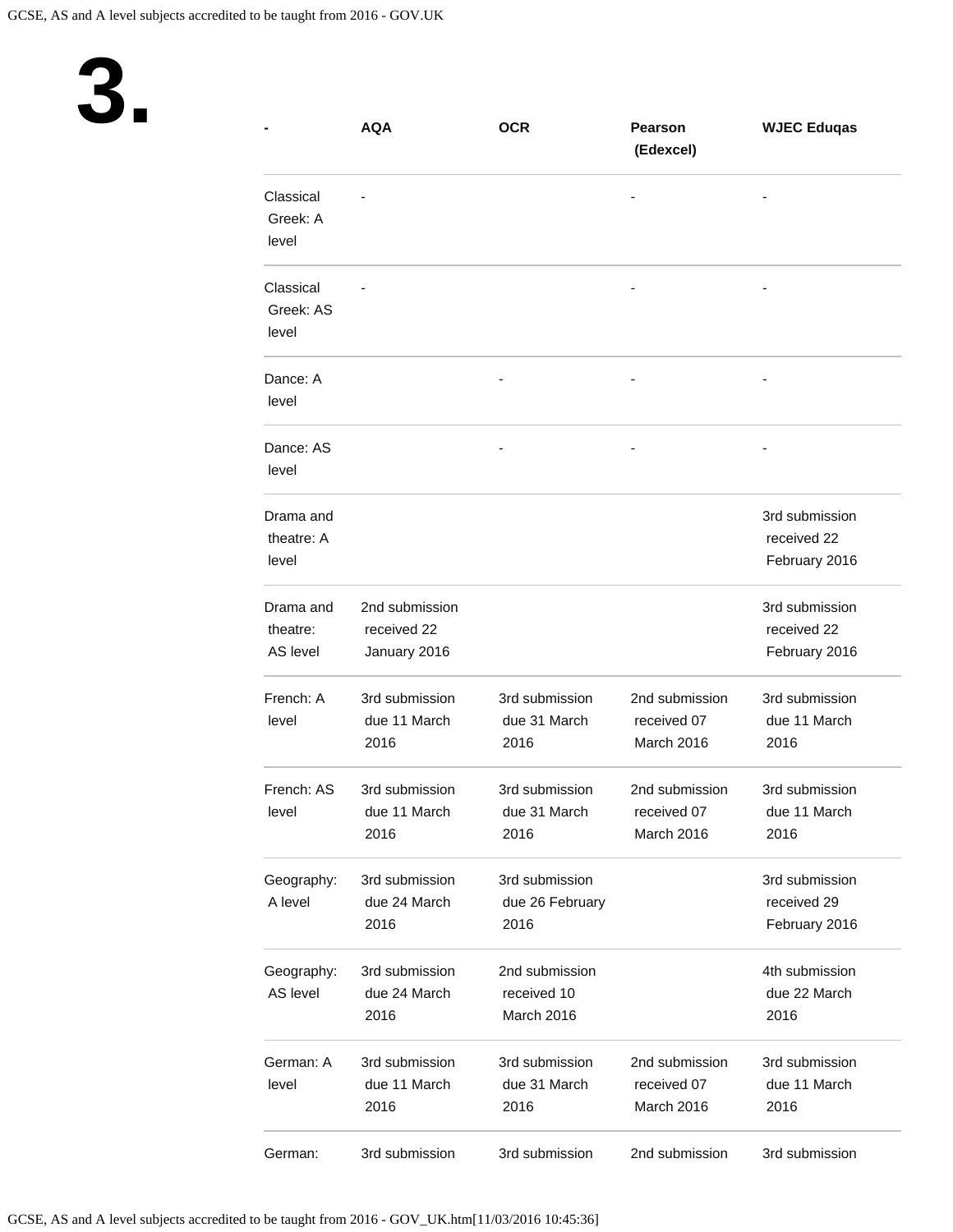#### GCSE, AS and A level subjects accredited to be taught from 2016 - GOV.UK

| AS level                           | due 11 March<br>2016                           | due 31 March<br>2016                   | received 07<br>March 2016                   | due 11 March<br>2016                   |
|------------------------------------|------------------------------------------------|----------------------------------------|---------------------------------------------|----------------------------------------|
| Latin: A<br>level                  |                                                |                                        |                                             |                                        |
| Latin: AS<br>level                 |                                                |                                        |                                             |                                        |
| Music: A<br>level                  |                                                |                                        |                                             |                                        |
| Music: AS<br>level                 |                                                |                                        |                                             |                                        |
| Physical<br>education:<br>A level  | 3rd submission<br>received 29<br>February 2016 |                                        |                                             | 3rd submission<br>due 23 March<br>2016 |
| Physical<br>education:<br>AS level | 3rd submission<br>received 29<br>February 2016 |                                        |                                             | 3rd submission<br>due 23 March<br>2016 |
| Religious<br>studies: A<br>level   | Awaiting 3rd<br>submission                     | Awaiting 3rd<br>submission             | 3rd submission<br>due 16 March<br>2016      | 3rd submission<br>due 23 March<br>2016 |
| Religious<br>studies:<br>AS level  | Awaiting 3rd<br>submission                     | Awaiting 3rd<br>submission             | 3rd submission<br>due 16 March<br>2016      | 3rd Submission<br>due 21 March<br>2016 |
| Spanish: A<br>level                | 3rd submission<br>due 11 March<br>2016         | 3rd submission<br>due 31 March<br>2016 | 2nd submission<br>received 07<br>March 2016 | 3rd submission<br>due 11 March<br>2016 |
| Spanish:<br>AS level               | 3rd submission<br>due 11 March<br>2016         | 3rd submission<br>due 31 March<br>2016 | 2nd submission<br>received 07<br>March 2016 | 3rd submission<br>due 11 March<br>2016 |

Is there anything wrong with this page?